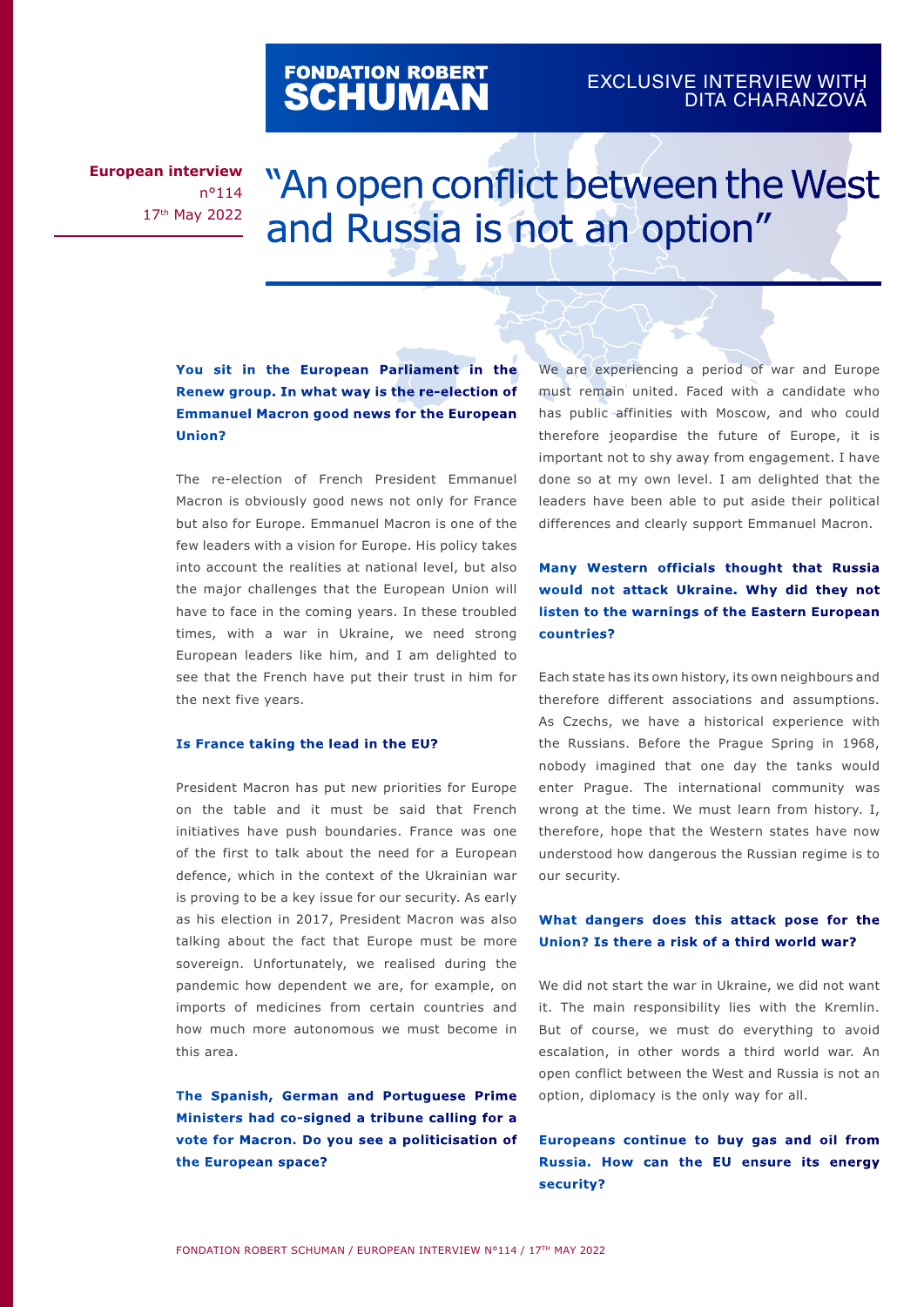02

We pay €800 million every day to the Russians for gas, oil and coal. So we are financing their war and their army. This has to stop. I have signed an initiative by the former Belgian Prime Minister, Guy Verhofstadt, to impose a total and immediate embargo on imports of these energies from Russia. The European Union plans, in any case in the medium term, to cut itself off from Russian energy, but we need to move faster. As the war is underway, it is now that we must act. Beyond the geopolitical issue, Russia is also a very unstable supplier, and one which does not hesitate to challenge our energy contracts. As far as oil is concerned, economists note that Europe would be able to replace Russian imports quickly, notably by reaching an agreement with OPEC. As regards gas, it is obviously a different story, but I think that with European solidarity and the help, notably of our American allies who will substantially increase imports of liquefied gas (LNG), we can do it. In any case, we have a moral responsibility towards the Ukrainians, who are fighting for our values.

#### **Do the divergent positions on Russia signal the end of the Visegrad Group, comprising Hungary, Poland, the Czech Republic and Slovakia?**

Former President Vaclav Havel initiated the Visegrad Group, as an informal format. It helps the Central European states to better coordinate and make their voices heard in the European institutions. However, we do not agree on everything and we say so when it is the case. There are problems in Poland and Hungary with respect to the rule of law. At present, Hungary also has an ambivalent position towards Moscow and is holding back the adoption of new sanctions.

#### **Is Poland's solidarity with Ukrainian refugees a game changer?**

Poland is facing an impressive flow of refugees and the solidarity of the European Union must be absolute. I recently visited the Polish-Ukrainian border and witnessed the incredible commitment of the Polish associations on the ground. This does not mean that we should forget the problems linked to the rule of law. The procedures will continue, and the Ukrainian situation does not change that.

#### **The Czech Republic will take over the Presidency of the Council of the European Union on 1 July. How will the war in Ukraine affect its agenda?**

The management of the war in Ukraine and its impact on European citizens will be the priority of the Czech Presidency. There is no doubt about that. In concrete terms, the Czechs will probably want to organise European solidarity with regard to the management of the massive arrival of Ukrainian refugees. The Czech Republic is already hosting almost 400,000 Ukrainians. They need to be guaranteed access to national social security, for example. For a country of over 10 million inhabitants, this represents a considerable budgetary burden. The Czech Republic will also have to work on the continent's energy independence from Russia, as well as on energy security for all our citizens.

#### **Emmanuel Macron once criticised NATO for being «brain dead». Doesn't the war in Ukraine confirm that the Alliance remains the primary guarantor of European security?**

The war in Ukraine shows us that security in Europe is not a given. I can tell you that the day the Russian army invaded Ukraine, as a Czech, I felt relieved knowing that my country was part of NATO. We see that in other countries, which until now considered themselves neutral, the debate is changing. Finland and Sweden now want to be part of NATO. This shows that the transatlantic alliance is still the best guarantee for our security. This does not mean that we should leave our security in the hands of the United States, but rather that we should strengthen the European pillar of this organisation by investing in armaments and defence. We have things to do at the European level on defence, we must strengthen synergies; national armies should be more complementary, specialise. We have some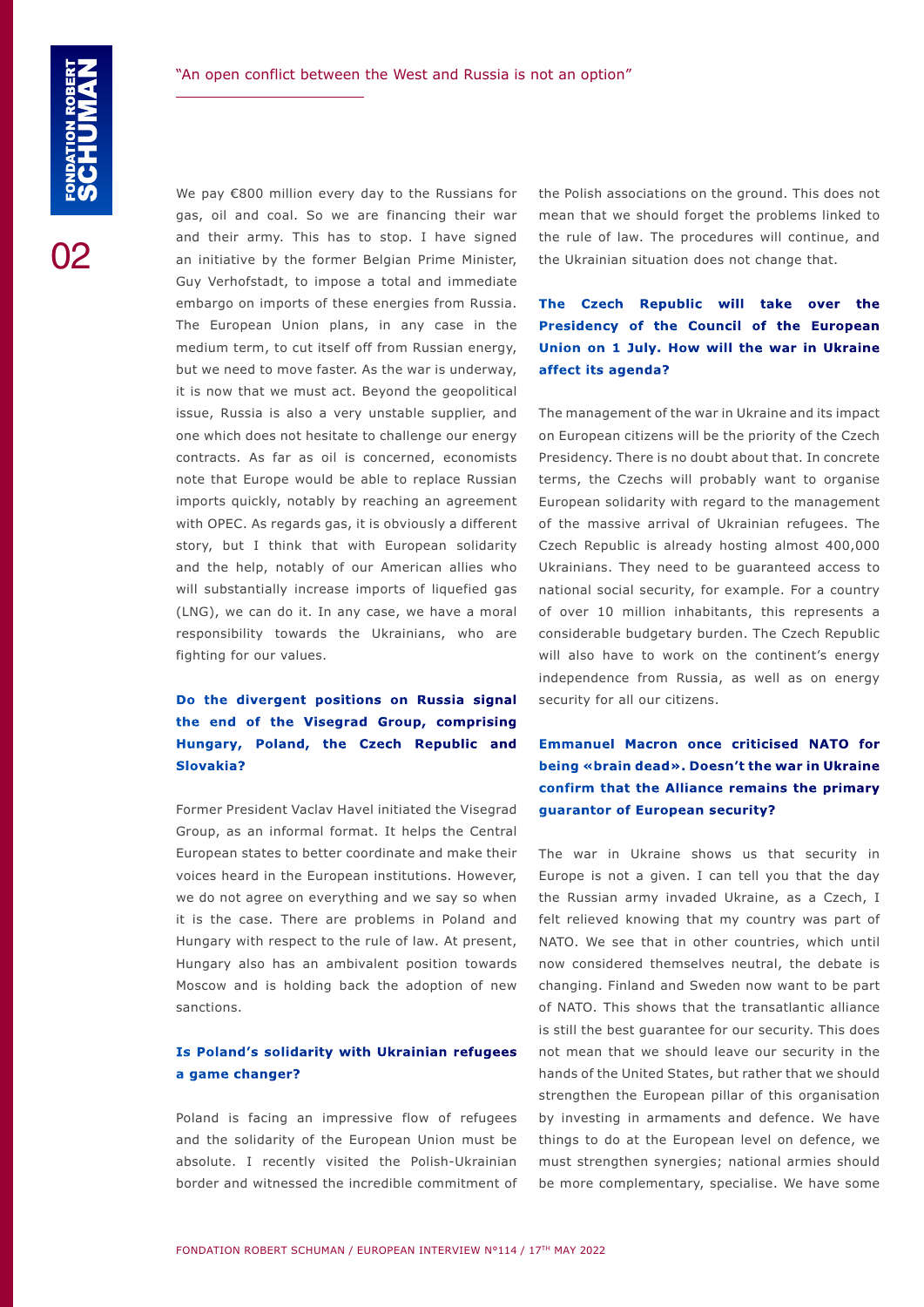03

catching up to do on the use of high technology in armaments. The Americans are flooding the market with their drones, and our Eurodrone still hasn't been launched on the market. With the increase in hybrid conflicts, more work also needs to be done regarding European cyber security.

#### **The health crisis and the war in Ukraine highlight the European Union's dependences, in health, food and industry. How, and under what conditions, can European sovereignty be strengthened?**

There are strategic areas in which we need to strengthen our autonomy. The pandemic has revealed our dependence on imports of medical equipment from third countries; we have all heard about the shortage of medicines. In fact, 80% of active pharmaceutical ingredients come from India or China. But we also need to promote trade policy with third countries. More than 35 million jobs depend on the EU's trade with the rest of the world, and the gradual opening up to free trade has brought hundreds of billions of euros to our continent since the 1990s. Our openness is therefore our strength; we are the largest trading area in the world.

#### **Europe has just celebrated the 18th anniversary of the great enlargement of 2004. What is your assessment of this enlargement?**

Milan Kundera spoke of Central Europe as being «kidnapped». We have, in fact, been part of the same European family, both historically and culturally. We have the same values, the same aspirations. Unfortunately, communism weighed on the political and economic development of our region. I am happy to see that my country is part of a Europe that is more united than ever against Russia, a Europe that is working together on an ambitious European project.

**Ukraine, Moldova and Georgia have just applied urgently for EU membership, the Western Balkan countries have been negotiating for years. Are you in favour of further enlargements?** 

As far as Ukraine is concerned, I think that it should be offered a real European perspective. The Ukrainians must be told that they are undeniably part of the European family and that the door is open. So the best thing to do is to offer them candidate status. It is a long and difficult process. Ukraine will not enter tomorrow, or even the day after tomorrow. I don't think that Ukraine should be left in a kind of antechamber. I believe that enlargement is a political instrument for the Union and allows us to extend our influence. The South Caucasus region, for example, is an area where the interests of different powers clash. We have our role to play and the enlargement policy allows us to do so.

**However, Emmanuel Macron is talking about a Europe of variable geometry, with, on the one hand, a «European political community» that could be joined by the candidate countries and, on the other, avant-garde initiatives. He has also suggested a revision of the treaties.**

President Macron has expressed the need to reform Europe, which will inevitably involve changing the Treaties. I absolutely agree with this statement and this was also the opinion of the majority of citizens during the Conference on the Future of Europe. The European Union must adapt and have modern institutions capable of dealing with the challenges of the day. We must learn from the lessons of the pandemic, for example. The joint purchase of vaccines worked, we were able to provide them to all our citizens, and pay less for them. Europe should therefore have more competence in health issues. We also need to reflect on the blockages that may exist in the Council; for example, we see countries threatening to veto the entire package of sanctions against Russia if we do not grant them one or more exceptions or exemptions. We are sending out a very bad signal if we are unable to take a strong stand against Russia.

**What do you think more broadly about the outcome of the Conference on the Future of Europe?**